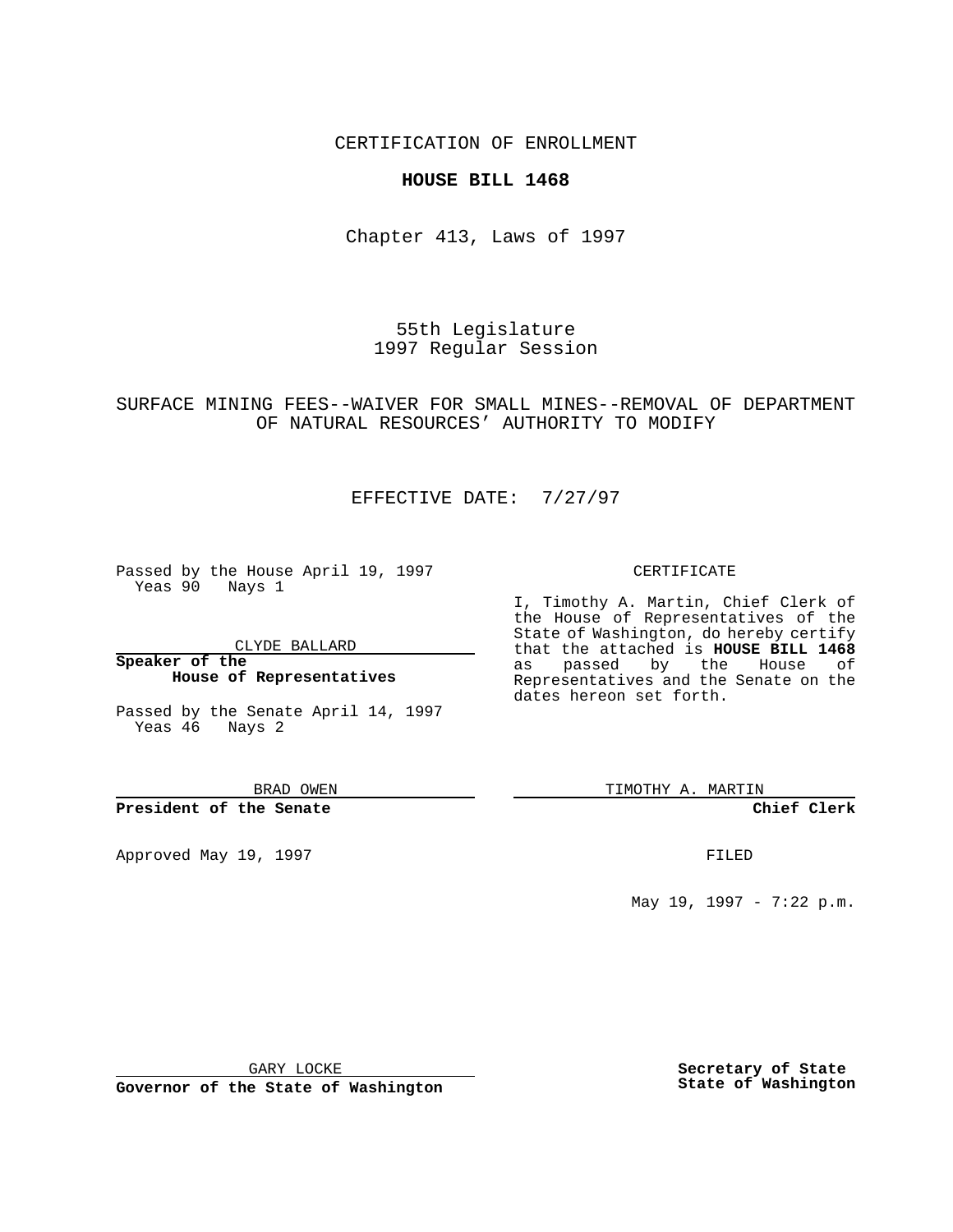## **HOUSE BILL 1468** \_\_\_\_\_\_\_\_\_\_\_\_\_\_\_\_\_\_\_\_\_\_\_\_\_\_\_\_\_\_\_\_\_\_\_\_\_\_\_\_\_\_\_\_\_\_\_

\_\_\_\_\_\_\_\_\_\_\_\_\_\_\_\_\_\_\_\_\_\_\_\_\_\_\_\_\_\_\_\_\_\_\_\_\_\_\_\_\_\_\_\_\_\_\_

Passed Legislature - 1997 Regular Session

AS AMENDED BY THE SENATE

**State of Washington 55th Legislature 1997 Regular Session By** Representatives Buck, Chandler, Grant, Sump, Sheldon, Hatfield, Alexander, Delvin and Pennington

Read first time 01/28/97. Referred to Committee on Natural Resources.

AN ACT Relating to surface mining; and amending RCW 78.44.085.

BE IT ENACTED BY THE LEGISLATURE OF THE STATE OF WASHINGTON:

 **Sec. 1.** RCW 78.44.085 and 1996 c 70 s 1 are each amended to read as follows:

 (1) An applicant for a public or private reclamation permit shall pay an application fee to the department before being granted a surface mining permit. The amount of the application fee shall be six hundred fifty dollars.

 (2) After June 30, 1993, each public or private permit holder shall pay an annual permit fee of six hundred fifty dollars. The annual permit fee shall be payable to the department on the first anniversary of the permit date and each year thereafter. Annual fees paid by a county for mines used exclusively for public works projects and having less than seven acres of disturbed area per mine shall not exceed one thousand dollars. Annual fees are waived for all mines used primarily for public works projects if the mines are owned and primarily operated 17 by counties with 1993 populations of less than twenty thousand persons, and if each mine has less than seven acres of disturbed area.